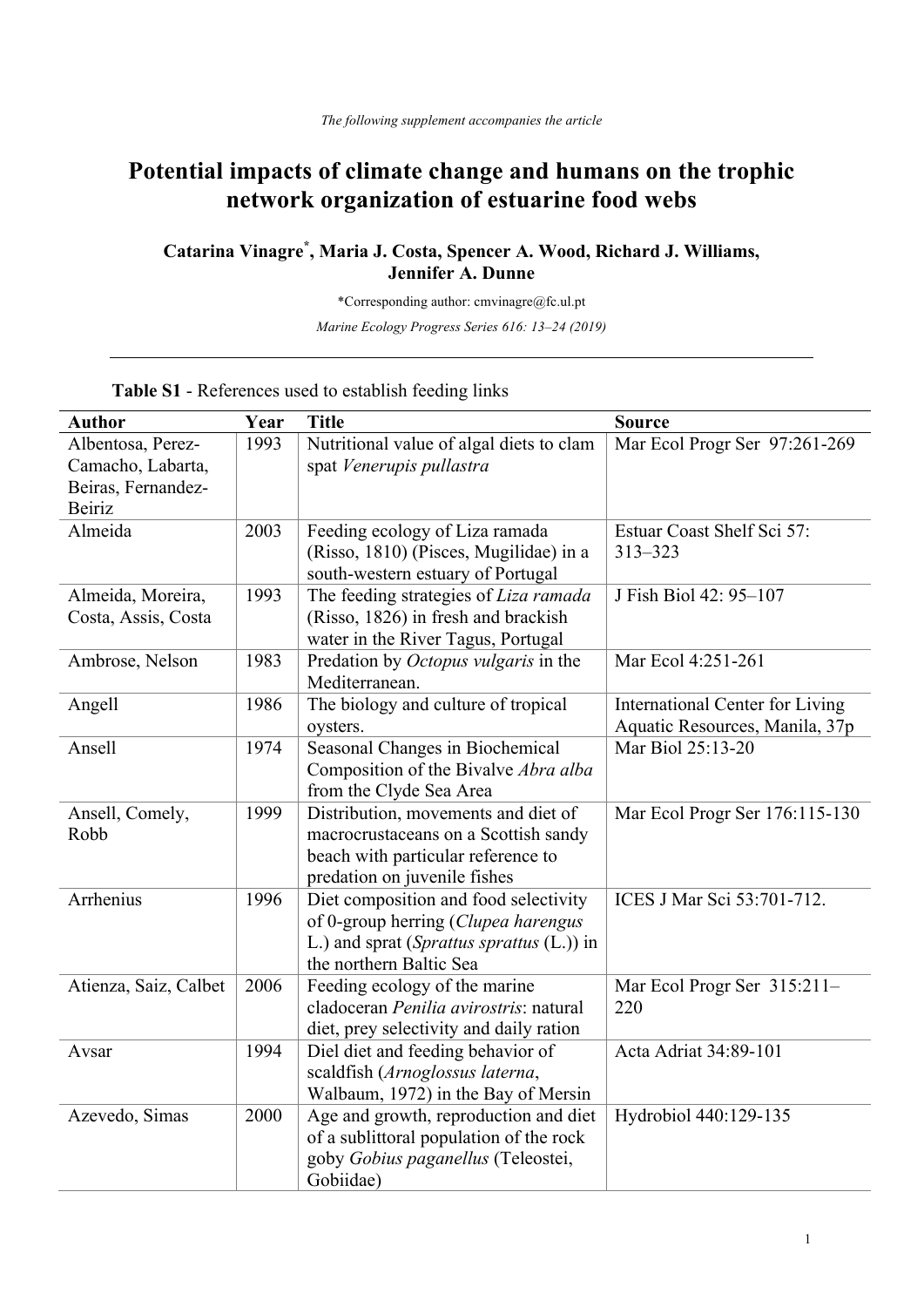| Baeta, Cabral,           | 2006 | Feeding ecology of the green crab                                    | Crustaceana 79:1181-1193       |  |
|--------------------------|------|----------------------------------------------------------------------|--------------------------------|--|
| Cabral, Marques,         |      | Carcinus maenas, (L., 1758) in a                                     |                                |  |
| Pardal                   |      | temperate estuary, Portugal                                          |                                |  |
| Bainbridge               | 1963 | The food, feeding habits and                                         | J Cons int Explor Mer 28: 270- |  |
|                          |      | distribution of the Bonga Ethmalosa                                  | 284.                           |  |
|                          |      | dorsalis (Cuvier & Valenciennes).                                    |                                |  |
| Baldoa, Drake            | 2002 | A multivariate approach to the feeding                               | J Fish Biol 61:21-32           |  |
|                          |      | habits of small fishes in the                                        |                                |  |
|                          |      | Guadalquivir Estuary.                                                |                                |  |
| Bauchot, M.-L.           | 1986 | Ophichthidae (including Echelidae) In                                | UNESCO, Paris, p. 577-585.     |  |
|                          |      | P.J.P. Whitehead, M.-L. Bauchot, J.-C.                               |                                |  |
|                          |      | Hureau, J. Nielsen and E. Tortonese                                  |                                |  |
|                          |      | (eds.) Fishes of the north-eastern                                   |                                |  |
|                          |      | Atlantic and the Mediterranean.                                      |                                |  |
| Bayhan, Sever,           | 2008 | Age, length-weight relationships and                                 | J Anim Vet Adv 7:924-929       |  |
| Taskavak                 |      | diet composition of scaldfish,                                       |                                |  |
|                          |      | Arnoglossus laterna (Walbaum, 1792)                                  |                                |  |
|                          |      | (Pisces: Bothidae) in Izmir Bay                                      |                                |  |
|                          |      | (Aegean Sea)                                                         |                                |  |
| Bell, Harmelin-          | 1983 | Fish fauna of French Mediterranean                                   | Tethys 11:1-14                 |  |
| Vivien                   |      | Posidonia oceanica seagrass meadows.                                 |                                |  |
|                          |      | 2. Feeding habits.                                                   |                                |  |
| 1986<br>Ben-Tuvia, McKay |      | Haemulidae In P.J.P. Whitehead, M.-L.                                | UNESCO, Paris, p. 858-864.     |  |
|                          |      | Bauchot, J.-C. Hureau, J. Nielsen and E.                             |                                |  |
|                          |      | Tortonese (eds.) Fishes of the north-                                |                                |  |
|                          |      | eastern Atlantic and the Mediterranean.                              |                                |  |
| Bernardéz, Freire,       | 2000 | Feeding of the spider crab Maja                                      | J Mar Biol Ass UK 80:95-102    |  |
| Gonzaléz-Gurriaran       |      | squinado in rocky subtidal areas of the                              |                                |  |
|                          |      | Ria de Arousa (North-West Spain)                                     |                                |  |
| Bernardon, Vall          | 2004 | Le mulet en Mauritanie: biologie,                                    | FIBA UICN PRCM Arles 1-56      |  |
|                          |      | écologie, pêche et aménagement.                                      |                                |  |
| Cabral                   | 2000 | Comparative feeding ecology of                                       | J Fish Biol 57:1550-1562       |  |
|                          |      | sympatric Solea solea and S.                                         |                                |  |
|                          |      | senegalensis, within the nursery areas of                            |                                |  |
|                          |      | the Tagus estuary, Portugal                                          |                                |  |
| Cabral, Costa            | 2001 | Abundance, feeding ecology and                                       | J Mar Biol Ass UK 81:679 -     |  |
|                          |      | growth of seabass, Dicentrarchus                                     | 682                            |  |
|                          |      | labrax, within the nursery areas of the                              |                                |  |
|                          |      | Tagus estuary.                                                       |                                |  |
| Cabral, Lopes,           | 2002 | Trophic niche overlap between                                        | Scient Mar 66:293-300          |  |
| Loeper                   |      | flatfishes in a nursery area in the                                  |                                |  |
|                          |      | Portuguese coast                                                     |                                |  |
| Cabral, Ohmert           | 2001 | Diet of juvenile meagre, <i>Argyrossomus</i>                         | Cah Biol Mar 42: 289-293       |  |
| Cardona                  | 2001 | regius, within the Tagus estuary.                                    | J Fish Biol 59:729-744         |  |
|                          |      | Non-competitive coexistence between                                  |                                |  |
|                          |      | Mediterranean grey mullet: evidence<br>from seasonal changes in food |                                |  |
|                          |      |                                                                      |                                |  |
|                          |      | availability, niche breadth and trophic                              |                                |  |
|                          |      | overlap                                                              |                                |  |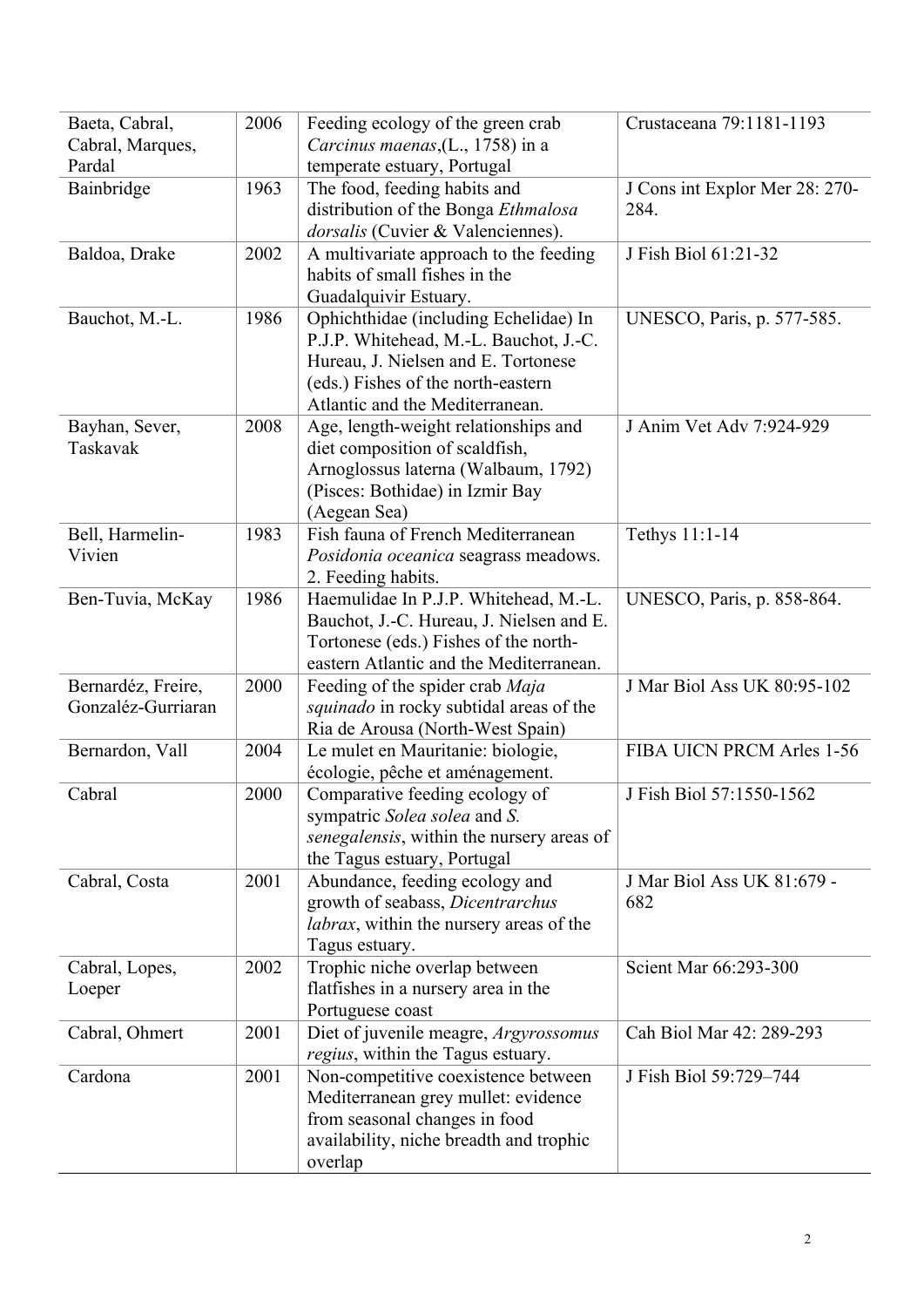| Carss, Ekins                                                                      | 2002 | Further european integration: mixed sub-<br>species colonies of great cormorants<br>Phalacrocorax carbo in Britain - colony<br>establishment, diet and implications for<br>fisheries management. | Ardea 90:23-41                                               |
|-----------------------------------------------------------------------------------|------|--------------------------------------------------------------------------------------------------------------------------------------------------------------------------------------------------|--------------------------------------------------------------|
| Carvalho-Varela,<br>Cunha-Ferreira, Cruz<br>e Silva, Monteiro,<br>Grazina-Freitas | 1981 | Parasites and parasitosis in fish culture<br>in Portugal                                                                                                                                         | J World Maricult Soc 12:9-14                                 |
| Casini, Cardinale,<br>Arrhenius                                                   | 2004 | Feeding preferences of herring (Clupea<br><i>harengus</i> ) and sprat ( <i>Sprattus sprattus</i> )<br>in the southern Baltic Sea                                                                 | ICES J Mar Sci 61:1267-1277                                  |
| Chaves, Horta,<br>Chainho, Costa,<br>Costa                                        | 2010 | New additions to the feeding ecology of<br>Carcinus maenas (L., 1758) in a South-<br>western Europe estuary (Portugal)                                                                           | Cah Biol Mar 51:229-238                                      |
| Cheng, Lopez                                                                      | 1991 | Contributions of bacteria and<br>sedimentary organic matter to the diet<br>of Nucula proxima, a deposit-feeding<br>protobranchiate bivalve.                                                      | Ophelia 34:157-170                                           |
| Chintiroglou,<br>Koukouras                                                        | 1992 | The feeding habits of three<br>Mediterranean sea anemone species,<br>Anemonia viridis (Forsk), Actinia<br>equine (Linnaeus) and<br>Cereuspedunculatus (Pennant)                                  | <b>Helgol Meeresunters</b><br>46:53-68                       |
| Choy                                                                              | 1986 | Diet and feeding habits of the crabs<br>Liocarcinus puber and L. holsatus<br>(Decapoda, Brachyura, Portunidae)                                                                                   | Mar Ecol Progr Ser 31:87-99                                  |
| Clark                                                                             | 1962 | Observations on the Food of Nephtys                                                                                                                                                              | Limnol Oceanogr 7:380-385                                    |
| Coelho                                                                            | 2002 | Alimentação de Sardina pilchardus<br>(Walbaum, 1792) ao largo da costa<br>continental Portuguesa e implicações da<br>condição nutricional das fêmeas na<br>qualidade dos oócitos                 | University of Lisbon,<br><b>MSc Thesis</b>                   |
| Coelho, Domingues,<br>Balguerias,<br>Fernandez, Andrade                           | 1997 | A comparative study of the diet of<br>Loligo vulgaris (Lamarck, 1799)<br>(Mollusca:Cephalopoda) from the south<br>coast of Portugal and the Saharan Bank<br>(Central-East Atlantic)              | Fisher Res 29:245-255                                        |
| Coetzee                                                                           | 1986 | Diet composition and breeding cycle of<br>blacktail, Diplodus sargus capensis<br>(Pisces: Sparidae), caught off St. Croix<br>Island, Algoa Bay, South Africa.                                    | S Afr J Zool 21:237-243                                      |
| Collares-Pereira,<br>Martins, Pires,<br>Geraldes, Coelho                          | 1996 | Feeding behaviour of Barbus bocagei<br>assessed under a spatio-temporal<br>approach                                                                                                              | Fol Zoolog 45:65-76                                          |
| Compagno, Ebert,<br>Smale                                                         | 1989 | Guide to the sharks and rays of southern<br>Africa.                                                                                                                                              | New Holland (Publ.) Ltd.,<br>London.                         |
| Conover                                                                           | 1956 | Oceanography of Long Island Sound,<br>1952-1954. VI Biology of Acartia<br>clausi and A. tonsa.                                                                                                   | <b>Bull Bingham Oceanogr</b><br>Collect Yale Univ 15:156-233 |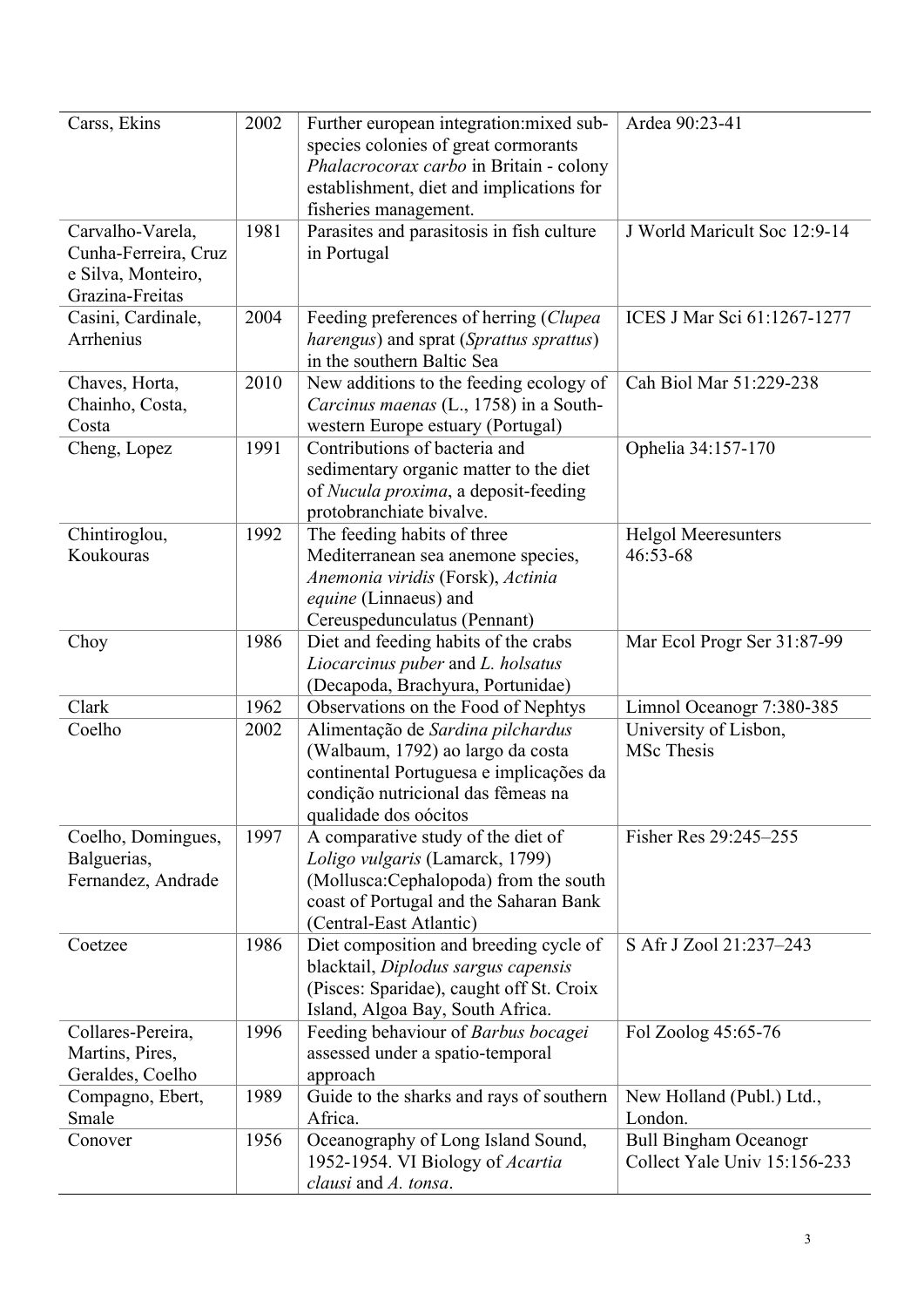| Corkett, McLaren      | 1978 | The biology of Pseudocalanus.                                             | Adv Mar Biol 15:1-231        |
|-----------------------|------|---------------------------------------------------------------------------|------------------------------|
| Cornils, Schnack-     | 2007 | Feeding of Clausocalanids (Calanoida,                                     | Mar Biol 151:1261-1274       |
| Schiel, Böer, Graeve, |      | Copepoda) on naturally occurring                                          |                              |
| Struck, Al-Najjar,    |      | particles in the northern Gulf of Aqaba                                   |                              |
| Richter               |      | (Red Sea)                                                                 |                              |
| Costa                 | 1988 | Écologie alimentaire des poissons de                                      | Cybium 12:301-320            |
|                       |      | l'estuaire du Tage.                                                       |                              |
| Costa, Assis,         | 1992 | On the food of the European eel, Anguilla                                 | J Fish Biol 41:841-850       |
| Almeida, Moreira,     |      | <i>anguilla</i> $(Ll)$ , in the upper zone of the                         |                              |
| Costa                 |      | Tagus estuary, Portugal                                                   |                              |
| Costa, Silva,         | 2000 | Activity and diet of Halobatrachus                                        | Thalassas 16:21-25           |
| Almeida, Costa        |      | didactylus (Bloch & Schneider, 1801)                                      |                              |
|                       |      | adults in the Tagus estuary.                                              |                              |
| Delaporte, Soudant,,  | 2003 | Effect of a mono-specific algal diet on                                   | J Exp Biol 206:3053-3064     |
| Moal,                 |      | immune functions in two bivalve species                                   |                              |
| Lambert, Quéré,       |      | - Crassostrea gigas and Ruditapes                                         |                              |
| Miner, Choquet,       |      | philippinarum                                                             |                              |
| Paillard, Samain      |      |                                                                           |                              |
| <b>DGPA</b>           | 2011 | Commercial designations of fished                                         | Portuguese Fisheries and     |
|                       |      | species DGPA ANEXO I-2011-07-15                                           | <b>Agriculture Ministry</b>  |
| Dias                  | 2007 | Estudo da dieta do Corvo-marinho-de-                                      | Degree Thesis, University of |
|                       |      | faces-brancas (Phalacrocorax carbo                                        | Porto                        |
|                       |      | Linnaeus, 1758) no Estuário do Rio                                        |                              |
|                       |      | Minho (NO-Portugal)                                                       |                              |
| Dorman                | 1988 | Diet of garfish, Belone belone (L.), from                                 | J Fish Biol 33:339-346       |
|                       |      | Cortmacsherry Bay, Ireland                                                |                              |
| Dorman                | 1991 | Investigations into the biology of garfish                                | J Fish Biol 39:59-69         |
| Durieux, Marques,     | 2007 | <i>Belone belone</i> (L.), in swedish waters<br>Comparison of Solea solea | J Fish Biol 70:1921-1930     |
| Sasal, Begout,        |      | macroparasites between two nursery-                                       |                              |
| Cabral                |      | continental shelf systems in the Bay of                                   |                              |
|                       |      | Biscay and the Portuguese coast                                           |                              |
| Farias, Figueiredo,   | 2006 | Diet comparison of four ray species (Raja                                 | Aquat Liv Resour 19:105-114  |
| Moura, Gordo,         |      | clavata, Raja brachyura, Raja montagui                                    |                              |
| Neves, Serra-Pereira  |      | and Leucoraja naevus) caught along the                                    |                              |
|                       |      | Portuguese continental shelf                                              |                              |
| Fauchald, Jumars      | 1979 | The diet of worms: a study of polychaete                                  | Oceanogr Mar Biol Ann Rev    |
|                       |      | feeding guilds                                                            | 17, 193-284                  |
| Fenchel, Kofoed,      | 1975 | Particle Size-Selection of Two Deposit                                    | Mar Biol 30:119-128          |
| Lappalainen           |      | Feeders: the Amphipod Corophium                                           |                              |
|                       |      | volutator and the Prosobranch Hydrobia                                    |                              |
|                       |      | ulvae                                                                     |                              |
| Figueiredo, Morato,   | 2005 | Feeding ecology of the white seabream,                                    | Fisher Res 75:107-119        |
| Barreiros, Afonso,    |      | Diplodus sargus, and the ballan wrasse,                                   |                              |
| <b>Santos</b>         |      | Labrus bergylta, in the Azores                                            |                              |
| Fjøsne, Gjøsæter      | 1996 | Dietary composition and the potential of                                  | ICES J Mar Sci 53:757-770    |
|                       |      | food competition between 0-group cod                                      |                              |
|                       |      | (Gadus morhua L.) and some other fish                                     |                              |
|                       |      | species in the littoral zone                                              |                              |
|                       |      |                                                                           |                              |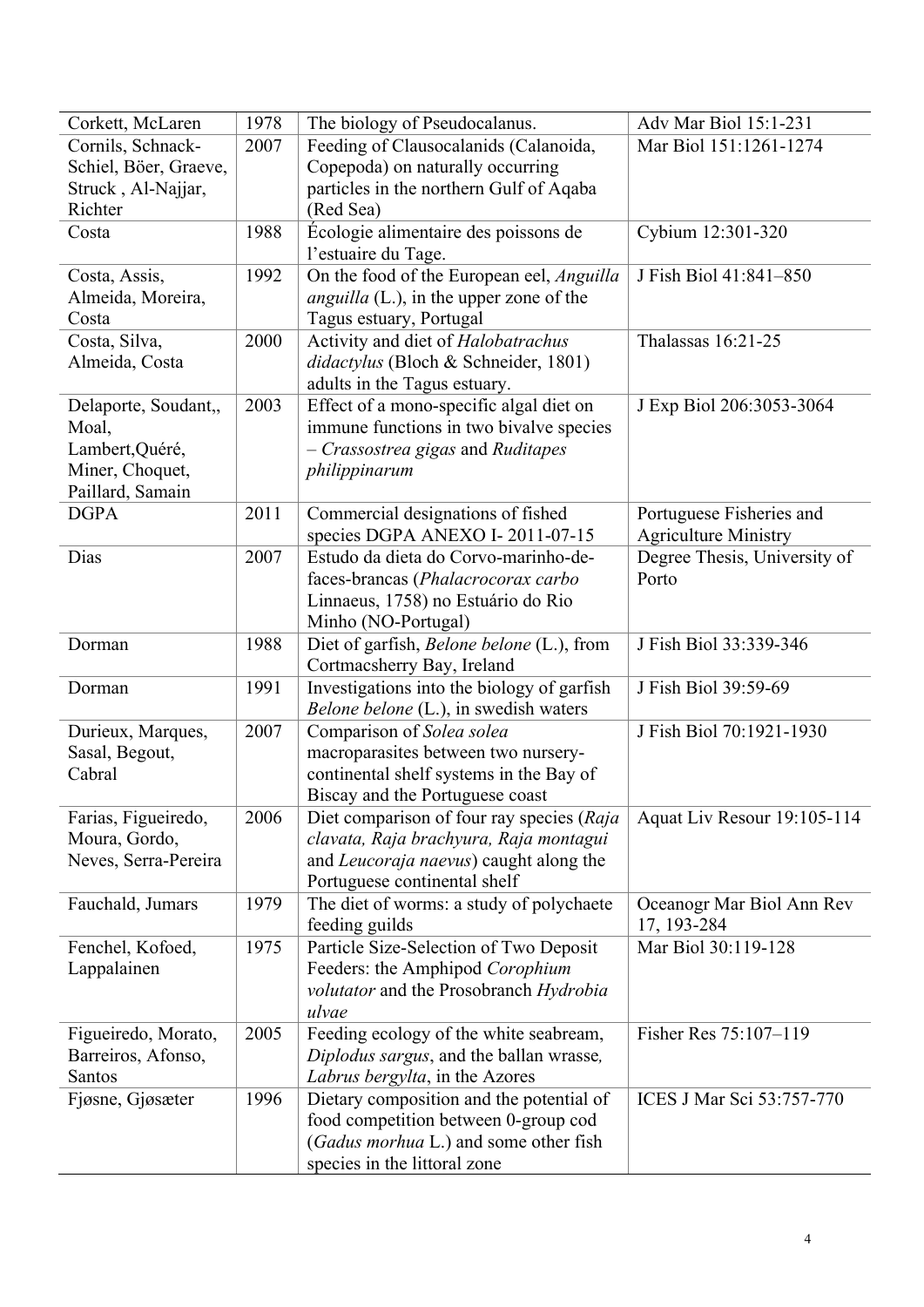| Fockedey, Mees                                 | 1999 | Feeding of the hyperbenthic mysid<br>Neomysis integer in the maximum<br>turbidity zone of the Elbe,<br>Westerschelde and Gironde estuaries                                          | J Mar Syst 22 : 207-228                                         |  |
|------------------------------------------------|------|-------------------------------------------------------------------------------------------------------------------------------------------------------------------------------------|-----------------------------------------------------------------|--|
| França, Vinagre,<br>Costa, Cabral              | 2004 | Use of the coastal areas adjacent to the<br>Douro estuary as a nursery area for<br>pouting, Trisopterus luscus Linnaeus,<br>1758                                                    | J Appl Ichthyol 20:99-104                                       |  |
| Franzoil,<br>Maccagnani, Rossi,<br>Ceccherelli | 1993 | Life cycles and feeding habits of<br>Syngnathus taenionotus and S. abaster<br>(Pisces, Syngnathidae) in a brackish bay<br>of the Po River Delta (Adriatic Sea)                      | Mar Ecol Progr Ser 97: 71-81                                    |  |
| Fraser                                         | 1969 | Experimental feeding of some medusae<br>and chaetognatha.                                                                                                                           | J Fisher Res B Can 26:<br>1743-1762                             |  |
| Freire                                         | 1996 | Feeding ecology of Liocarcinus<br><i>depurator</i> (decapoda: Portunidae) in the<br>Ria de Arousa (Galicia, North-West<br>Spain): effects of habitat, season and<br>life history.   | Mar Biol 126:297-311                                            |  |
| Freire, Gonzalez-<br>Gurriaran                 | 1995 | Feeding ecology of the velvet<br>swimming crab Necora puber in mussel<br>raft areas of the Ria de Arousa (Galicia,<br>NW Spain)                                                     | Mar Ecol Progr Ser 119:<br>139-154                              |  |
| Freire, Sampedro,<br>Gonzalez-Gurriaran        | 1996 | Influence of morphometry and<br>biomechanics on diet selection in three<br>portunid crabs                                                                                           | Mar Ecol Progr Ser 137:<br>111-121                              |  |
| Friedman                                       | 1980 | Comparative morphology and funtional<br>significance of copepod receptors and<br>oral structures In: W.C. Kefoot (editor),<br>Evolution and ecology of zooplankton<br>communities   | University Press of New<br>England, Hanover, N.H. p.<br>185-197 |  |
| Gamito, Pires, Pita,<br>Erzini                 | 2003 | Food Availability and the Feeding<br>Ecology of Ichthyofauna Ria Formosa<br>(South Portugal) Water Reservoir                                                                        | Estuaries 26:938-948                                            |  |
| Gaudêncio, Cabral                              | 2007 | Trophic structure of macrobenthos in<br>the Tagus estuary and adjacent coastal<br>shelf                                                                                             | Hydrobiologia 587:241-251                                       |  |
| Gee                                            | 1989 | An ecological and economic review of<br>meiofauna as food for fish.                                                                                                                 | Zool J Linn Soc 96:243-261                                      |  |
| Gilbert, Adelman,<br>Arnold                    | 1990 | Squid as experimental animals                                                                                                                                                       | Plenum Press, New York                                          |  |
| Golani, Galil                                  | 1991 | Trophic relationships of colonizing and<br>indigenous goatfishes (Mullidae) in the<br>eastern Mediterranean with special<br>emphasis on decapod crustaceans                         | Hydrobiologia 218:27-33                                         |  |
| Gonzalez-Ortego,<br>Cuesta, Pascual,<br>Drake  | 2010 | Assessment of the interaction between<br>the white shrimp, Palaemon longirostris,<br>and the exotic oriental shrimp,<br>Palaemon macrodactylus, in a European<br>estuary (SW Spain) | <b>Biological Invasions</b>                                     |  |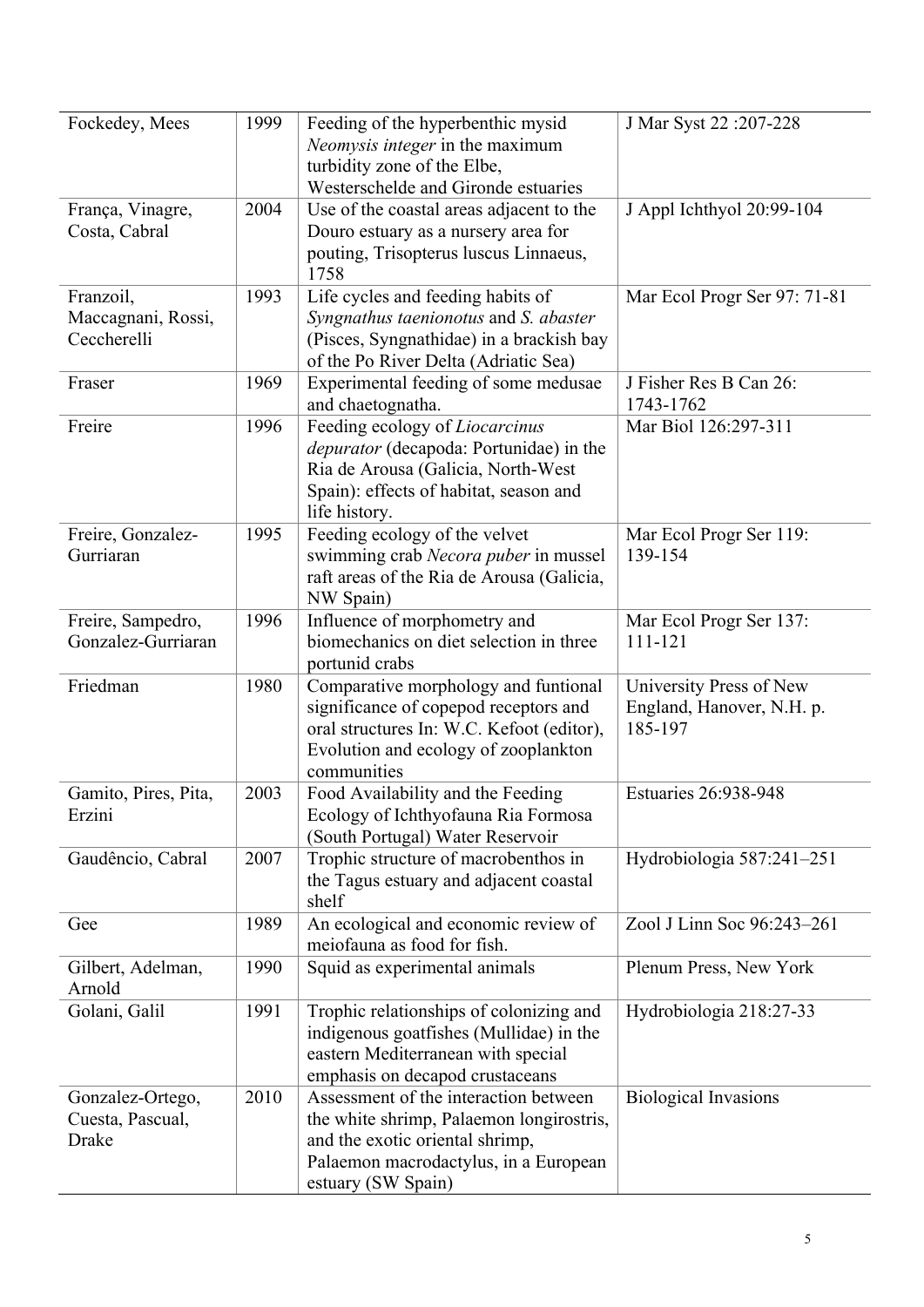| Grade, Granadeiro                                                       | 1997 | Cormorant wintering in Portugal: the case<br>of Ria Formosa Natural Park.                                                                                                                          | IV European Conference on<br>cormorants. Ricerche di<br>biologia dela selvaggina |  |
|-------------------------------------------------------------------------|------|----------------------------------------------------------------------------------------------------------------------------------------------------------------------------------------------------|----------------------------------------------------------------------------------|--|
|                                                                         |      |                                                                                                                                                                                                    | 26:465-468                                                                       |  |
| Guerao                                                                  | 1993 | Feeding habits of the prawns Processa<br>edulis and Palaemon adspersus<br>(Crustacea, Decapoda, Caridea) in the<br>Alfacs Bay, Ebro Delta (NW<br>Mediterranean).                                   | Misc Zool 17:115-122                                                             |  |
| Guerao, Ribera                                                          | 1996 | <b>Locomotor Activity Patterns and Feeding</b><br>Habits in the Prawn Palaemon serratus<br>(Pennant, 1777) (Decapoda,<br>Palaemonidae) in the Alfacs Bay, Ebro<br>Delta, Spain.                    | Crustaceana 69:101-112                                                           |  |
| Haeley                                                                  | 1972 | On the population ecology of the common<br>goby in the Ythan estuary                                                                                                                               | J Nat Hist 6: 133-145                                                            |  |
| Halvorsen, Hirst,<br>Batten, Tande,<br>Lampitt                          | 2001 | Diet and community grazing by copepods<br>in an upwelled filament off the NW coast<br>of Spain                                                                                                     | Progr Oceanogr 51:399-421                                                        |  |
| Harms, Meyer-<br>Harms, Dawirs,<br>Anger                                | 1994 | Growth and physiology of Carcinus<br>maenas (Decapoda, Portunidae) larvae in<br>the field and in laboratory experiments                                                                            | Mar Ecol Progr Ser 108:<br>107-118                                               |  |
| Harris, Paffenhoffer                                                    | 1976 | The effect of food concentration on<br>cumulative ingestion and growth efficiency<br>of two small marine planktonic copepods.                                                                      | J Mar Biol Ass UK 56:<br>875-888                                                 |  |
| Hastie, Nyegaard,<br>Collins, Moreno,<br>Pereira, Piatkowski,<br>Pierce | 2009 | Reproductive biology of the loliginid<br>squid, Alloteuthis subulata, in the north-<br>east Atlantic and adjacent waters                                                                           | Aquat Liv Resour 22:35-44                                                        |  |
| Horta, Costa, Cabral                                                    | 2004 | Spatial and trophic niche overlap between<br>Diplodus bellottii and Diplodus vulgaris in<br>the Tagus estuary, Portugal                                                                            | J Mar Biol Ass UK 84:<br>837-842                                                 |  |
| Hughes                                                                  | 1969 | A study of feeding in Scrobicularia plana.                                                                                                                                                         | J Mar Biol Ass UK 39:<br>357-381                                                 |  |
| Hulet                                                                   | 1978 | Structure and Functional Development of<br>the Eel Leptocephalus Ariosoma<br><i>balearicum</i> (De La Roche, 1809)                                                                                 | Phil Trans Royal Soci<br>London B 282:107-138                                    |  |
| Kang, Sauriau,<br>Blanchard                                             | 1999 | Food sources of the infaunal suspension-<br>feeding bivalve Cerastoderma edule in a<br>muddy sandflat of Marennes-Olon Bay, as<br>determined by analyses of carbon and<br>nitrogen stable isotopes | Mar Ecol Progr Ser 187:<br>147-158                                               |  |
| King, Hollibaugh,<br>Azam                                               | 1980 | Predator-prey interactions between the<br>larvacean Oikopleura dioica and<br>bacterioplankton in enclosed water<br>columns.                                                                        | Mar Biol 56:49-57                                                                |  |
| Kislalioglu, Gibson                                                     | 1977 | The feeding relations of shallow water<br>fishes in a Scottich sea loch                                                                                                                            | J Fish Biol 11:257-266                                                           |  |
| Labropoulou,<br>Machias, Tsimenides                                     | 1999 | Habitat selection and diet of juvenile red<br>porgy, Pagrus pagrus (Linnaeus, 1758)                                                                                                                | Fish Bull 97:495-507                                                             |  |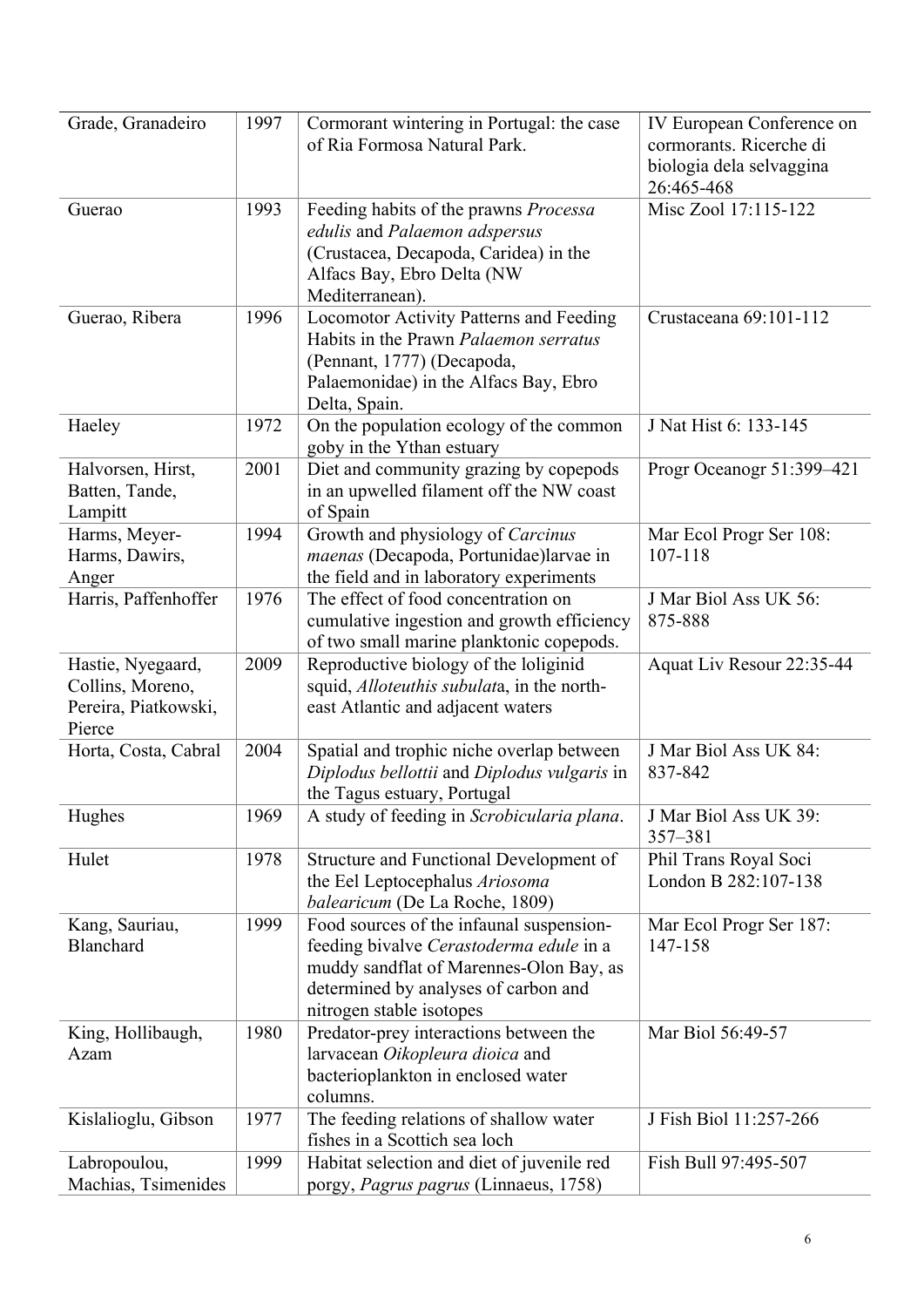| Labropoulou,         | 1997 | Feeding habits and ontogenetic diet shift                                      | Fisher Res 31:257-267             |  |
|----------------------|------|--------------------------------------------------------------------------------|-----------------------------------|--|
| Machias,             |      | of the striped red mullet, Mullus                                              |                                   |  |
| Tsimenides,          |      | surmuletus Linnaeus, 1758                                                      |                                   |  |
| Eleftheriou          |      |                                                                                |                                   |  |
| Lack                 | 1945 | The ecology of closely related species<br>with special reference to cormorant  | J Anim Ecol 14:12-16              |  |
|                      |      | (Phalacrocorax carbo) and shag (P.                                             |                                   |  |
|                      |      | <i>aristotelis</i> )                                                           |                                   |  |
| Laffaille, Lefeuvre, | 2001 | Feeding Ecology of 0-Group Sea Bass,                                           | <b>Estuaries 24:116-125</b>       |  |
| Schricke, Feunteun   |      | Dicentrarchus labrax, in Salt Marshes of                                       |                                   |  |
|                      |      | Mont Saint Michel Bay (France)                                                 |                                   |  |
| Lampitt, Gamble      | 1982 | Diet and respiration of the small                                              | Mar Biol 66:185-190               |  |
|                      |      | planktonic marine copepod Oithona                                              |                                   |  |
|                      |      | nana.                                                                          |                                   |  |
| Lancaster            | 1988 | Pagurus bernhardus (L)- An introdution                                         | Field Studies 7:189-238           |  |
|                      |      | to the natural history of the hermit crabs.                                    |                                   |  |
| Last                 | 1978 | The food of four species of                                                    | Mar Biol 45:359-368               |  |
|                      |      | pleuronectiform larvae in the eastern                                          |                                   |  |
| Last                 | 1978 | English channel and southern North Sea.<br>The food of three species of gadoid | Mar Biol 48:377-386               |  |
|                      |      | larvae in the eastern English channel and                                      |                                   |  |
|                      |      | southern North Sea                                                             |                                   |  |
| López-Urrutia,       | 2003 | In situ feeding physiology and grazing                                         | Mar Ecol Progr Ser 252:           |  |
| Irigoien, Acuña,     |      | impact of the appendicularian community                                        | 125-141                           |  |
| Harris               |      | in temperate waters                                                            |                                   |  |
| Le Mao               | 1986 | Feeding relationships between the                                              | J Biol Soc UK 66:391-401          |  |
|                      |      | benthic infauna and the dominant benthic                                       |                                   |  |
|                      |      | fish of the Rance estuary (France).                                            |                                   |  |
| Lebour               | 1918 | The food of post larval fish                                                   | J Mar Biol Ass UK 11:22-47        |  |
| Lebour               | 1922 | The food of plankton organisms.                                                | Journal of the Marine             |  |
|                      |      |                                                                                | <b>Biological Association U.K</b> |  |
|                      |      |                                                                                | 13:70-92                          |  |
| Lehane, Davenport    | 2006 | A 15-month study of zooplankton<br>ingestion by farmed mussels (Mytilus        | Estuar Coast S Sci 67:<br>645-652 |  |
|                      |      | edulis) in Bantry Bay, Southwest Ireland                                       |                                   |  |
| Leitão, Martinho,    | 2006 | Feeding ecology, population structure                                          | Estuar Coast S Sci 66:            |  |
| Neto, Cabral,        |      | and distribution of Pomatoschistus                                             | 231-239                           |  |
| Marques, Pardal      |      | microps (Krøyer, 1838) and                                                     |                                   |  |
|                      |      | Pomatoschistus minutus (Pallas, 1770) in                                       |                                   |  |
|                      |      | a temperate estuary, Portugal                                                  |                                   |  |
| Leopold, van         | 1998 | Diet of cormorants and the impact of                                           | Journal of Sea Res 40:93-107      |  |
| Damme, van der       |      | cormorant predation on juvenile flatfish                                       |                                   |  |
| Veer                 |      | in the Dutch Wadden Sea                                                        |                                   |  |
| Longhurst            | 1957 | The Food of the Demersal Fish of a West                                        | J An Ecol 26:369-387              |  |
|                      |      | African Estuary                                                                |                                   |  |
| Magalhães            | 1992 | Feeding ecology of the Iberian Cyprinid                                        | J Fish Biol 40:123-133            |  |
|                      |      | Barbus bocagei Steindachner 1865 in a<br>lowland river.                        |                                   |  |
| Menezes              | 1984 | Larval paragnathiosis of mullets                                               | Cons Intern Expl Mer 4pp          |  |
|                      |      |                                                                                |                                   |  |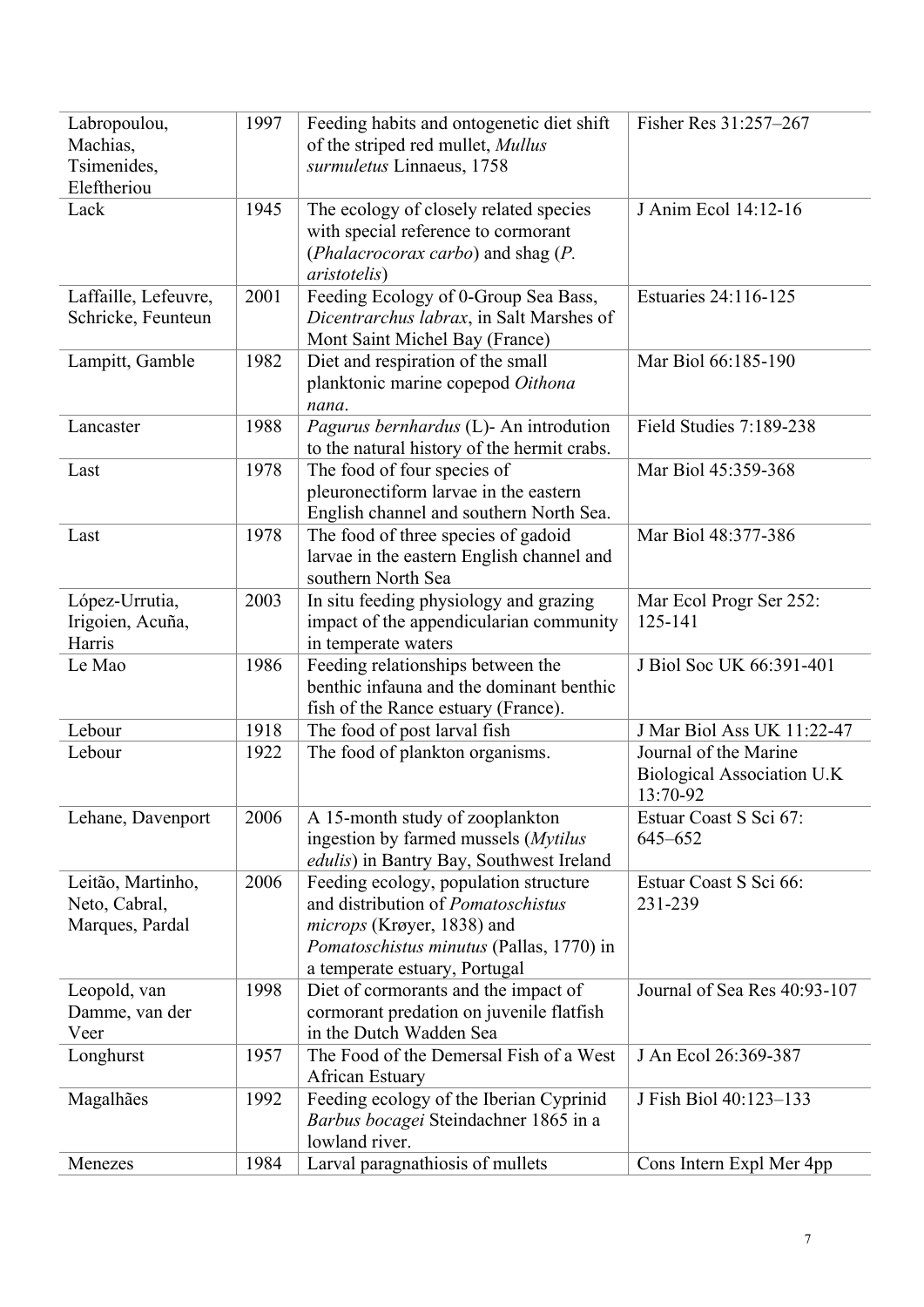| Miller                 | 1986 | Gobiidae.In P.J.P. Whitehead, M.-L.             | Volume 3. UNESCO, Paris.    |  |  |
|------------------------|------|-------------------------------------------------|-----------------------------|--|--|
|                        |      | Bauchot, J.-C. Hureau, J. Nielsen and E.        |                             |  |  |
|                        |      | Tortonese (eds.) Fishes of the North-           |                             |  |  |
|                        |      | eastern Atlantic and the Mediterranean.         |                             |  |  |
| Morato, Sola, Gros,    | 1997 | Diets of forkbeard ( <i>Phycis phycis</i> ) and | Arquipélago 17:51-64        |  |  |
| Menezes                |      | conger eel ( <i>Conger conger</i> ) off the     |                             |  |  |
|                        |      | Azores during spring of 1996 and 1997           |                             |  |  |
| Moreira                | 1994 | Diet and feeding rates of knots Calidris        | Ardea 82:133-135            |  |  |
|                        |      | <i>canutus</i> in the Tagus estuary (Portugal)  |                             |  |  |
| Moreira                | 1994 | Diet, prey size collection and intake rates     | Ibis 136:349-355            |  |  |
|                        |      | of Black-tailed Godwits Limosa limosa           |                             |  |  |
|                        |      | feeding on mudflats                             |                             |  |  |
| Moreira                | 1997 | The importance of shorebirds to energy          | Estuar Coast S Sci 44:67-78 |  |  |
|                        |      | fluxes in a food web of a South European        |                             |  |  |
|                        |      | estuary.                                        |                             |  |  |
| Moreira, Assis,        | 1992 | Trophic relationships in the community          | Estuar Coast S Sci 34:      |  |  |
| Almeida, Costa,        |      | of the upper Tagus estuary (Portugal): a        | $617 - 623$                 |  |  |
| Costa                  |      | preliminary approach                            |                             |  |  |
| Morte, Redon, Sanz-    | 1997 | Trophic relationships between two               | J Mar Biol Ass UK 77:       |  |  |
| <b>Brau</b>            |      | gurnards Trigla lucerna and Aspitrigla          | $527 - 537$                 |  |  |
|                        |      | obscura from the western Mediterranean          |                             |  |  |
| Moura, Figueiredo,     | 2008 | Ontogenetic dietary shift and feeding           | Scient Mar 72:311-318       |  |  |
| Farias, Serra-Pereira, |      | strategy of Raja undulata Lacepède, 1802        |                             |  |  |
| Neves, Borges,         |      | (Chondrichthyes: Rajidae) on the                |                             |  |  |
| Gordo                  |      | Portuguese continental shelf                    |                             |  |  |
| Murphy                 | 1923 | The life cycle of Oithona nana, reared          | Univ. Calif. Publ. Zool.    |  |  |
|                        |      | experimentally                                  |                             |  |  |
| Nicholas, Richardson   | 2010 | Laboratory culture, growth, and the life        | J Shell Res 29:241-246      |  |  |
|                        |      | cycle of the little cuttlefish Sepiola          |                             |  |  |
|                        |      | atlantica (Cephalopoda: Sepiolidae)             |                             |  |  |
| Oh, Hartnoll, Nash     | 2001 | Feeding ecology of the common shrimp            | Mar Ecol Progr Ser 214:     |  |  |
|                        |      | Crangon crangon in Port Erin Bay, Isle          | $211 - 223$                 |  |  |
|                        |      | of Man, Irish Sea                               |                             |  |  |
| Paffenhofer            | 1970 | Cultivation of Calanus helgolandicus            | Helgol Mar Res20:346-359    |  |  |
|                        |      | under controlled conditions                     |                             |  |  |
| Pallaoro, Santic,      | 2006 | Feeding habits of the common two-               | Cybium 30:19-25             |  |  |
| Jardas                 |      | banded sea bream, Diplodus vulgaris             |                             |  |  |
|                        |      | (Sparidae), in the eastern Adriatic Sea         |                             |  |  |
| Pavlova                | 1967 | Food utilization and energy conversion          | Kiev Fish Res Bd Can Transl |  |  |
|                        |      | by Black Sea Cladocera populations              | Serv 974:66-85              |  |  |
| Petch                  | 1986 | Selective deposit-feeding by <i>Lumbrineris</i> | Mar Biol 93:443-448         |  |  |
|                        |      | cf. latreiui (Polychaeta: Lumbrineridae),       |                             |  |  |
|                        |      | with a new method for assessing                 |                             |  |  |
|                        |      | selectivity by deposit-feeding organisms        |                             |  |  |
| Pinczon du Sel,        | 2000 | The diet of the cuttlefish Sepia officinalis    | Aq Sci 62:167-178           |  |  |
| Blanc, Daguzan         |      | L. (mollusca: cephalopoda) during its life      |                             |  |  |
|                        |      | cycle in the Northern Bay of Biscay             |                             |  |  |
|                        |      | (France)                                        |                             |  |  |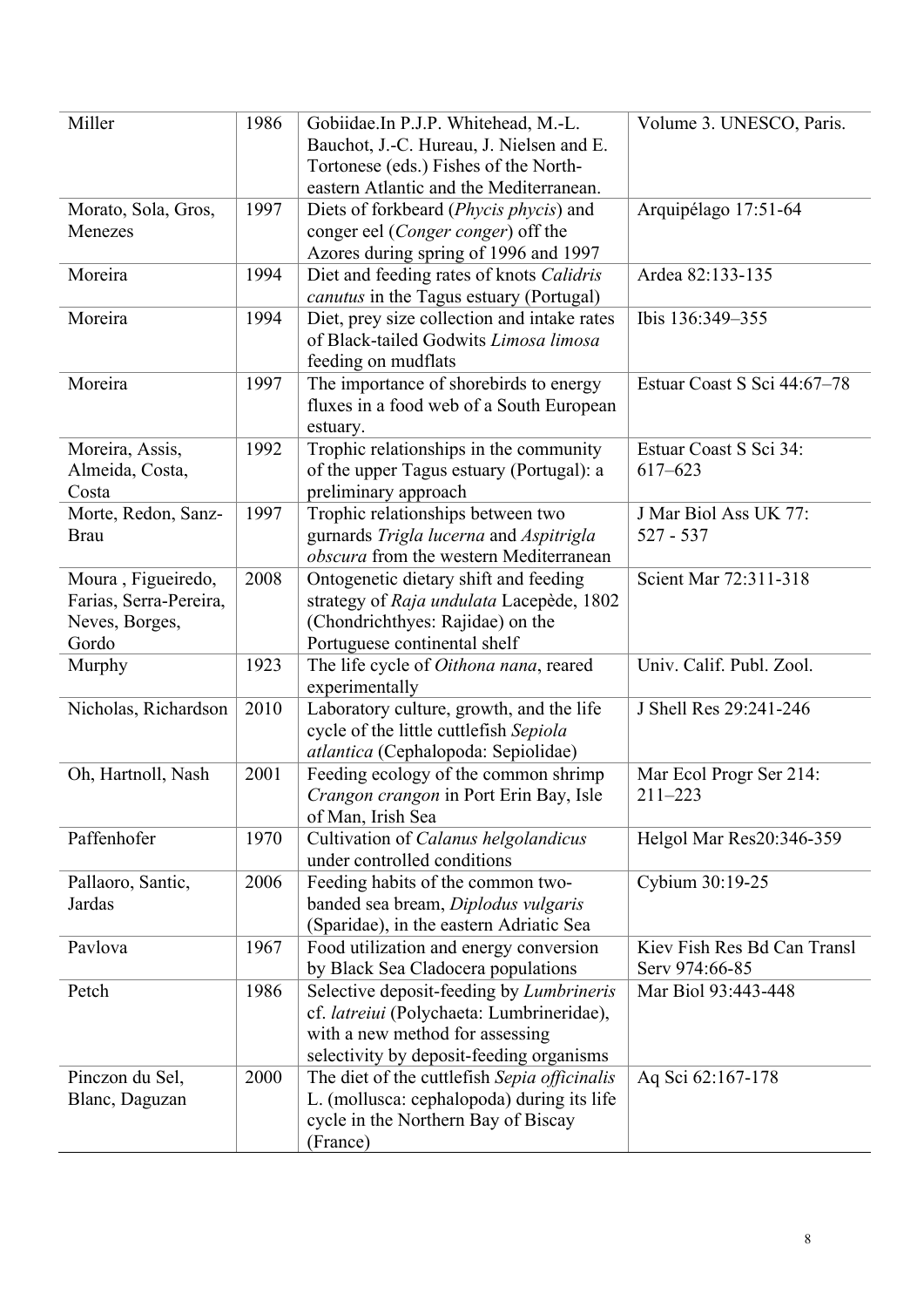| Plouvenez,            | 2000 | Diet, feeding behaviour and trophic                           | Oceanol Acta 23:175-192     |
|-----------------------|------|---------------------------------------------------------------|-----------------------------|
| Champalbert           |      | activity of the anchovy ( <i>Engraulis</i>                    |                             |
|                       |      |                                                               |                             |
|                       |      | encrasicolus L.) in the Gulf of Lions                         |                             |
|                       |      | (Mediterranean Sea)                                           |                             |
| Plouvonez,            | 1999 | Feeding Behaviour and Trophic                                 | Estuar Coast S Sci 49:      |
| Champalbert           |      | Environment of Engraulis encrasicolus                         | $177 - 191$                 |
|                       |      | (L.) in the Bay of Biscay                                     |                             |
| Purcell               | 1981 | Dietary Composition and Diel Feeding                          | Mar Biol 65:83-90           |
|                       |      | Patterns of Epipelagic Siphonophores                          |                             |
| Purcell               | 1990 | Soft-bodied zooplankton predators and                         | Can J Fish Aq Sci 47:       |
|                       |      | competitors of larval herring (Clupea                         | 505-515                     |
|                       |      | harengus pallasi) at herring spawning                         |                             |
|                       |      | grounds in British Columbia.                                  |                             |
| Randall               | 1967 | Food habits of reef fishes of the West                        | Stud Trop Oceanogr Miami    |
|                       |      | Indies.                                                       | 5:655-847                   |
|                       | 1969 | The Feeding of Calanus helgolandicus on                       | Limnol Oceanogr 14:         |
| Richman, Rogers       |      |                                                               |                             |
|                       |      | Synchronously Growing Populations of the                      | 701-709                     |
|                       |      | Marine Diatom Ditylum brightwellii                            |                             |
| Rudnick, Resh         | 2005 | Stable isotopes, mesocosms and gut                            | Fresh Biol 50:1323-1336     |
|                       |      | content analysis demonstrate trophic                          |                             |
|                       |      | differences in two invasive decapod                           |                             |
|                       |      | crustacea                                                     |                             |
| Rueda, Smaal          | 2002 | Physiological response of Spisula                             | Hydrobiologia               |
|                       |      | subtruncata (da Costa, 1778) to different                     | 475-476:505-511             |
|                       |      | seston quantity and quality                                   |                             |
|                       |      |                                                               |                             |
|                       |      |                                                               |                             |
| Sala, Ballesteros     | 1997 | Partitioning of space and food resources by                   | Mar Ecol Progr Ser 152:     |
|                       |      | three fish of the genus <i>Diplodus</i> (Sparidae)            | 273-283                     |
|                       |      | in a Mediterranean rocky infralittoral                        |                             |
|                       |      | ecosystem                                                     |                             |
| Salgado, Cabral,      | 2004 | Feeding ecology of the gobies                                 | Scient Mar 68:425-434       |
| Costa                 |      | Pomatoschistus minutus (Pallas, 1770) and                     |                             |
|                       |      | Pomatoschitus microps (Kroyer, 1738) in                       |                             |
|                       |      | the upper Tagus estuary, Portugal.                            |                             |
| Sara                  | 2007 | Sedimentary and particulate organic                           | Aquat Liv Res 20:271-277    |
|                       |      | matter: mixed sources for cockle                              |                             |
|                       |      | Cerastoderma glaucum in a shallow pond,                       |                             |
|                       |      | Western Mediterranean                                         |                             |
| Sá, Constança         | 2006 | Feeding ecology and trophic relationships                     | Estuar Coast S Sci 70:19-26 |
| Bexiga, Veiga,        |      | of fish species in the lower Guadiana River                   |                             |
|                       |      |                                                               |                             |
| Vieira, Erzini        |      | Estuary and Castro Marim e Vila Real de                       |                             |
|                       |      | Santo António Salt Marsh                                      |                             |
| Schintu, Passariello, | 1994 | Growth and diet of <i>Bothus podas</i> (Pisces:               | Scient Mar 58:359-361       |
| Belluscio, Ardizzone  |      | Bothidae) in the Central Mediterranean                        |                             |
|                       |      | Sea                                                           |                             |
| Shillaker, Moore      | 1987 | The feeding habits of the amphipods                           | J Exp Mar Biol Ecol         |
|                       |      | Lembos websteri Bate and Corophium                            | 110:93-112                  |
|                       |      | bonnellii Milne Edwards                                       |                             |
| Signa, Cartes, Sole,  | 2008 | Trophic ecology of the swimming crab                          | Cont Shelf Res 28:          |
| Serrano, Sanchez      |      | Polybius henslowii Leach, 1820 in<br>Galician and Cantabrian. | 2659-2667                   |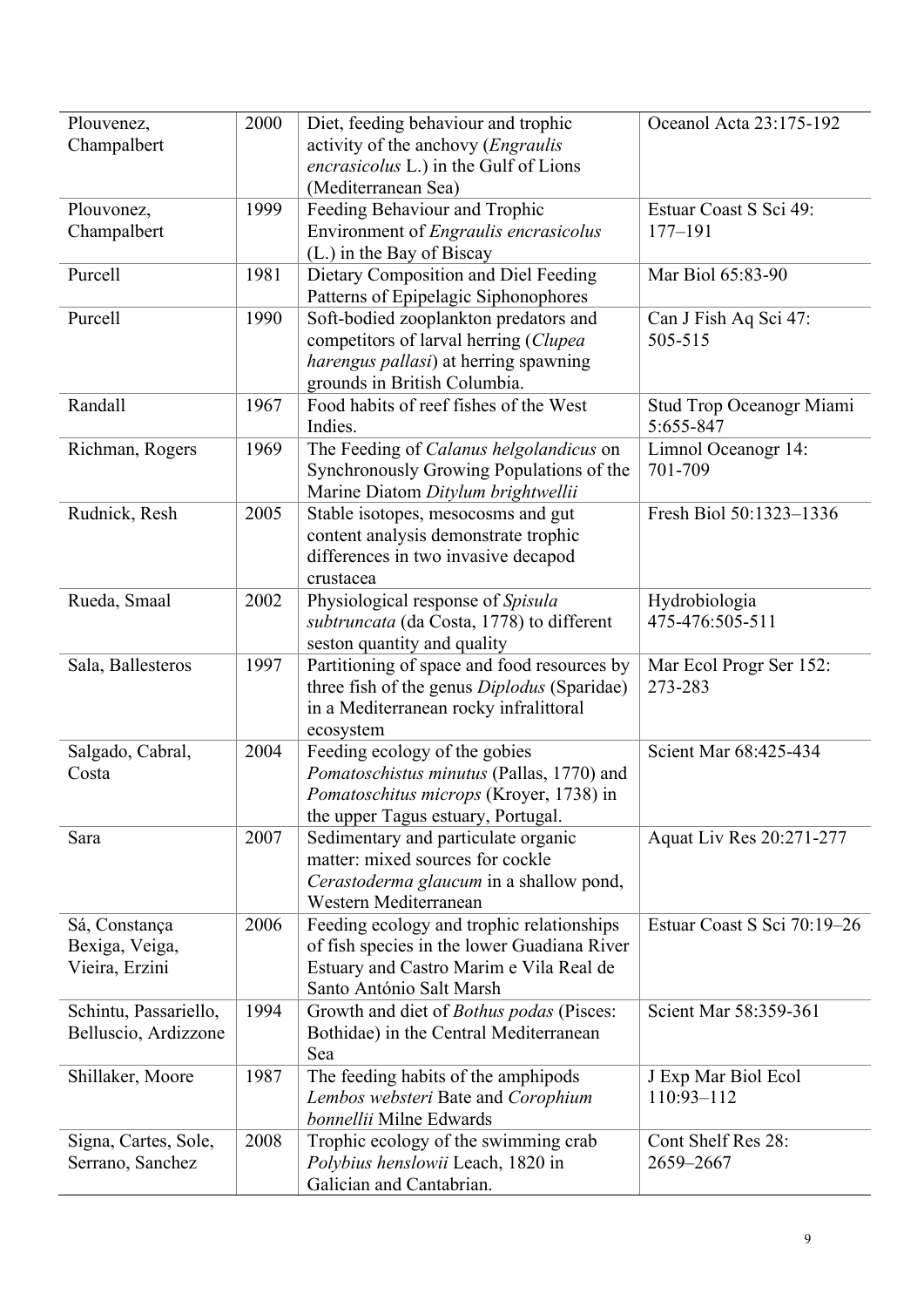| Sparrevohn, Støttrup   | 2008<br>Diet, Abundance, and Distribution as |                                                 | Rev Fisher Sci 16: 338-347  |  |  |
|------------------------|----------------------------------------------|-------------------------------------------------|-----------------------------|--|--|
|                        |                                              | Indices of Turbot (Psetta maxima L.)            |                             |  |  |
|                        |                                              | <b>Release Habitat Suitability</b>              |                             |  |  |
| Stergiou, Fourtouni    | 1991                                         | Food habits, ontogenetic diet shift and         | J Fish Biol 39:589-603      |  |  |
|                        |                                              | selectivity in Zeus faber Linnaeus, 1758        |                             |  |  |
| Stuart, Verheye        | 1991                                         | Diel migration and feeding patterns of the      | J Mar Res 49:493-515        |  |  |
|                        |                                              | chaetognath, Sagitta friderici, off the         |                             |  |  |
|                        |                                              | west coast of South Africa                      |                             |  |  |
| Suter                  | 1997                                         | Roach rules: shoaling fish are a constant       | Ardea 85:9-27               |  |  |
|                        |                                              | factor in the diet of the cormorants            |                             |  |  |
|                        |                                              | Phalacrocorax carbo in Switerland               |                             |  |  |
| Taylor, Brown          | 2006                                         | Herbivory in the gammarid amphipod              | Mar Biol 149:455-463        |  |  |
|                        |                                              | Aora typica: relationships between              |                             |  |  |
|                        |                                              | consumption rates, performance and              |                             |  |  |
|                        |                                              | abundance across ten seaweed species            |                             |  |  |
| Touche, West           | 1980                                         | Observations on the Food of Antedon             | Mar Biol 60:39-46           |  |  |
|                        |                                              | bifida (Echinodermata: Crinoidea)               |                             |  |  |
| Tudela, Palomera       | 1997                                         | Trophic ecology of the European                 | Mar Ecol Progr Ser 160:     |  |  |
|                        |                                              | anchovy Engraulis encrasicolus in the           | 121-134.                    |  |  |
|                        |                                              | Catalan Sea (northwest Mediterranean).          |                             |  |  |
| Turner                 | 1978                                         | Scaning electron microscope                     | Bull Mar Sci 28:487-500     |  |  |
|                        |                                              | investigations of feeding habits and            |                             |  |  |
|                        |                                              |                                                 |                             |  |  |
|                        |                                              | mouthpart structures of three species of        |                             |  |  |
|                        |                                              | copepodes of the family Pontellidae.            |                             |  |  |
| Turner                 | 1984                                         | The feeding ecology of some                     | NOAA technical report       |  |  |
|                        |                                              | zooplankters that are important prey            | NMFS, 7                     |  |  |
|                        |                                              | items of larval fish                            |                             |  |  |
| Turner                 | 1985                                         | Zooplankton feeding ecology: contents of        | Mar Ecol 6:285-298          |  |  |
|                        |                                              | fecal pellets of the copepod Anomalocera        |                             |  |  |
|                        |                                              | ornata from continental shelf and slope         |                             |  |  |
|                        |                                              | waters of the gulf of Mexico.                   |                             |  |  |
| Turner                 | 1986                                         | Zooplankton feeding ecology: contents of        | Mar Ecol 7:289-302          |  |  |
|                        |                                              | fecal pellets of the Cyclopoid copepods         |                             |  |  |
|                        |                                              | Oncaea venusta, Corycaeus                       |                             |  |  |
|                        |                                              | amazonicusm Oithona plumifera and O.            |                             |  |  |
|                        |                                              | simplex from the northern gulf of               |                             |  |  |
|                        |                                              | Mexico.                                         |                             |  |  |
| Turner, Tester,        | 1988                                         | The marine <i>cladoceran Penilia avirostris</i> | Limnol Oceanogr 315:        |  |  |
| Fergusson              |                                              | and the microbial loop of pelagic food          | $211 - 220$                 |  |  |
|                        |                                              | webs.                                           |                             |  |  |
| Turnpenny, Bamber,     | 1981                                         | Biology of the sand-smelt (Atherina             | J Fish Biol 18:417-427      |  |  |
| Henderson              |                                              | <i>presbiter</i> Valenciennes) around Faley     |                             |  |  |
|                        |                                              | power station                                   |                             |  |  |
| Vafidis, Kallianiotis, | 2009                                         | The Sepioidea (Cephalopoda, Mollusca)           | J Biol Res Thessaloniki 11: |  |  |
| Chartosia,             |                                              | fauna of the Aegean Sea: comparison             | 57-71                       |  |  |
| Koukouras              |                                              | with the neighbouring seas and notes on         |                             |  |  |
|                        |                                              | their diet composition.                         |                             |  |  |
| Vega-Pérez, Liang      | 1992                                         | Feeding of a pelagic chaetognath, Sagitta       | Bol Inst Ocean S Paulo 40:  |  |  |
|                        |                                              | friderici Ritter-Záhony off Ubatuba             | $1 - 2$                     |  |  |
|                        |                                              | region (São Paulo, Brazil)                      |                             |  |  |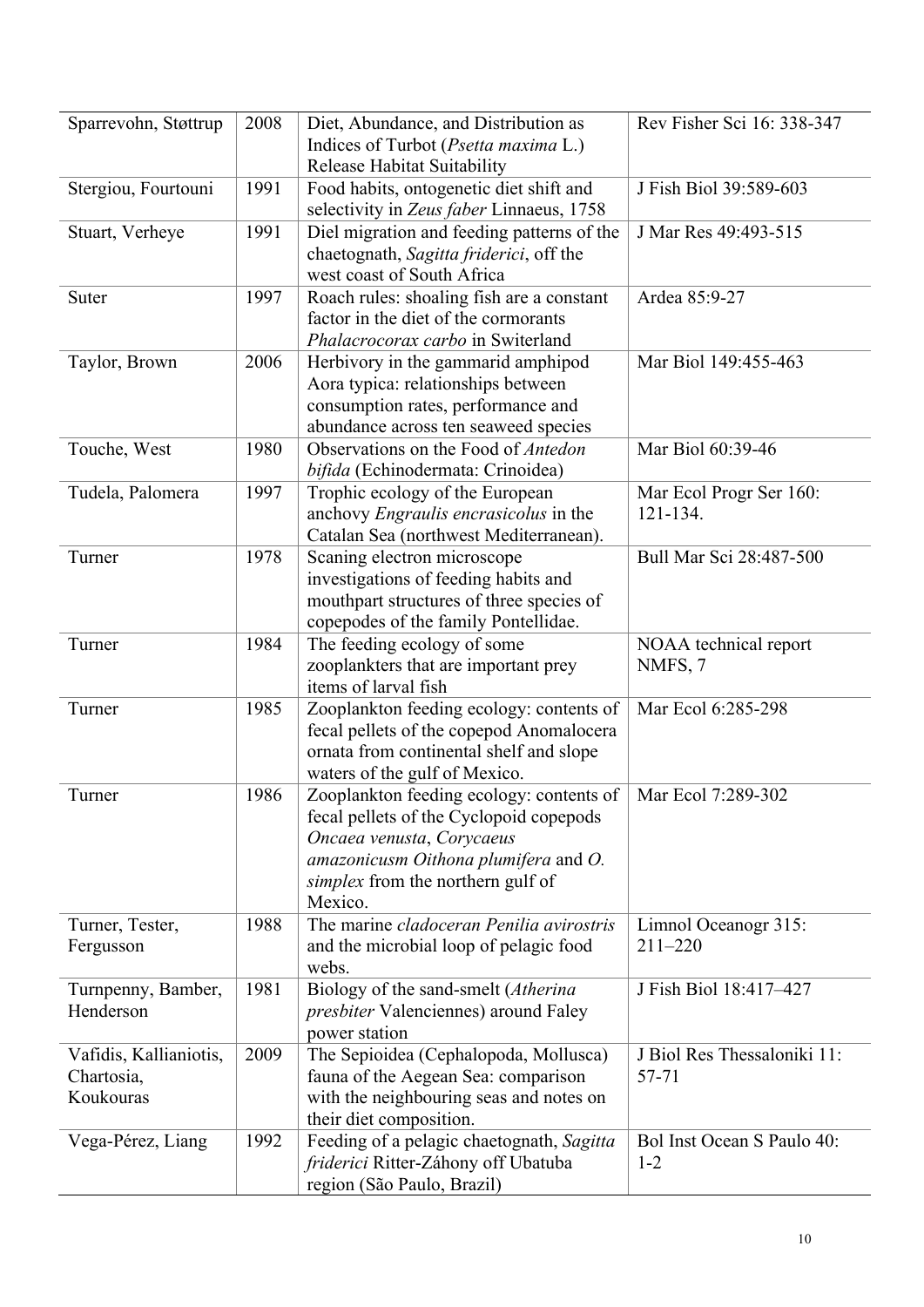| Verdiell-Cubedo,     | 2007 | Biologia trofica de los juveniles del          | Limnetica 26:67-73         |  |
|----------------------|------|------------------------------------------------|----------------------------|--|
| Egea-Serrano, Oliva- |      | genero Liza (Pisces: Mugilidae) en la          |                            |  |
| Paterna, Torralva    |      | laguna costera del Mar Menor (SE               |                            |  |
|                      |      | Peninsula Iberica)                             |                            |  |
| Vinagre, Cabral,     | 2008 | Prey selection by flounder, <i>Platichthys</i> | J Appl Ichthyol 24:238–243 |  |
| Costa                |      | <i>flesus</i> , in the Douro estuary, Portugal |                            |  |
| Vinagre, França,     | 2005 | Niche overlap between juvenile                 | J Appl Ichthyol 21:114–120 |  |
| Costa, Cabral        |      | flatfishes, Platichthys flesus and Solea       |                            |  |
|                      |      | solea, in a southern European estuary and      |                            |  |
|                      |      | adjacent coastal waters                        |                            |  |
| Zupo                 | 2001 | Influence of diet on sex differentiation of    | Hydrobiologia 449:131-140  |  |
|                      |      | Hippolyte inermis Leach (Decapoda:             |                            |  |
|                      |      | Natantia) in the field                         |                            |  |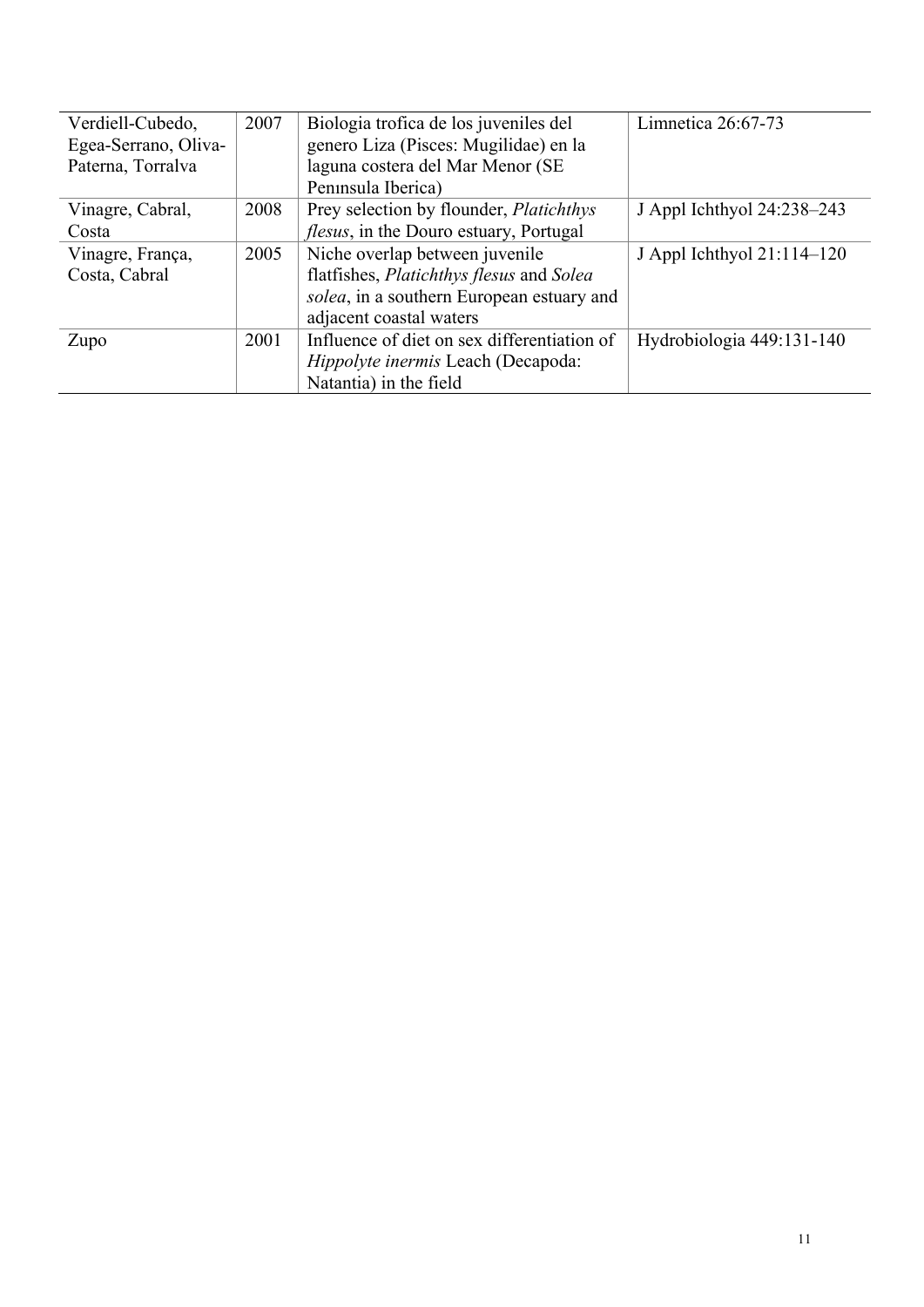**Table S2** – Comparison of food web properties: a) Connectance and Links per species (L/S) and b) node ranking for Generality (Gen), Path Length (Path) and Short-Weighted Trophic Level (SWTL), with and without humans.

a)

|             | Past   |        | Present |        | Future        |          |
|-------------|--------|--------|---------|--------|---------------|----------|
|             | Humans | No     | Humans  | No     | <b>Humans</b> | No       |
|             |        | humans |         | humans |               | humans   |
| Connectance | 0.06   | 0.06   | 0.06    | 0.06   | 0.05          | $0.05\,$ |
| ${\rm L/S}$ | 5.81   | 5.47   | 6.03    | 5.66   | 6.22          | 5.82     |

| b)             |                            |     |                          |                             |     |                          |                                |     |                          |
|----------------|----------------------------|-----|--------------------------|-----------------------------|-----|--------------------------|--------------------------------|-----|--------------------------|
| Rank           | Past                       | Gen | Gen<br>without<br>humans | Present                     | Gen | Gen<br>without<br>humans | Future                         | Gen | Gen<br>without<br>humans |
| $\mathbf{1}$   | Homo sapiens               | 40  |                          | Homo sapiens                | 45  |                          | Homo sapiens                   | 52  |                          |
| $\overline{2}$ | Pomatoschist<br>us minutus | 17  | 17                       | Raja<br>clavata             | 19  | 19                       | Rhizoprionodon<br>acutus       | 42  | 42                       |
| $\overline{3}$ | Phalacrocora<br>x carbo    | 17  | 17                       | Diplodus<br>vulgaris        | 18  | 18                       | Raja<br>clavata                | 19  | 19                       |
| $\overline{4}$ | Diplodus<br>vulgaris       | 17  | 17                       | Polychaeta                  | 18  | 18                       | undulata<br>Raja               | 17  | 17                       |
| 5              | Polychaeta                 | 17  | 17                       | Raja<br>undulata            | 17  | 17                       | Pomatoschistus<br>minutus      | 17  | 17                       |
| 6              | Raja<br>undulata           | 16  | 16                       | Pomatoschistus<br>minutus   | 17  | 17                       | Phalacrocorax<br>carbo         | 17  | 17                       |
| $\overline{7}$ | Engraulis<br>encrasicolus  | 15  | 15                       | Phalacrocorax<br>carbo      | 17  | 17                       | Diplodus<br>vulgaris           | 17  | 17                       |
| 8              | Trisopterus<br>luscus      | 15  | 15                       | Engraulis<br>encrasicolus   | 15  | 15                       | Polychaeta                     | 17  | 17                       |
| 9              | Platichthys<br>flesus      | 14  | 14                       | Trisopterus<br>luscus       | 14  | 14                       | Pseudotolithus<br>senegalensis | 16  | 16                       |
| 10             | Ciliata<br>mustela         | 14  | 14                       | Halobatrachus<br>didactylus | 14  | 14                       | Engraulis<br>encrasicolus      | 15  | 15                       |